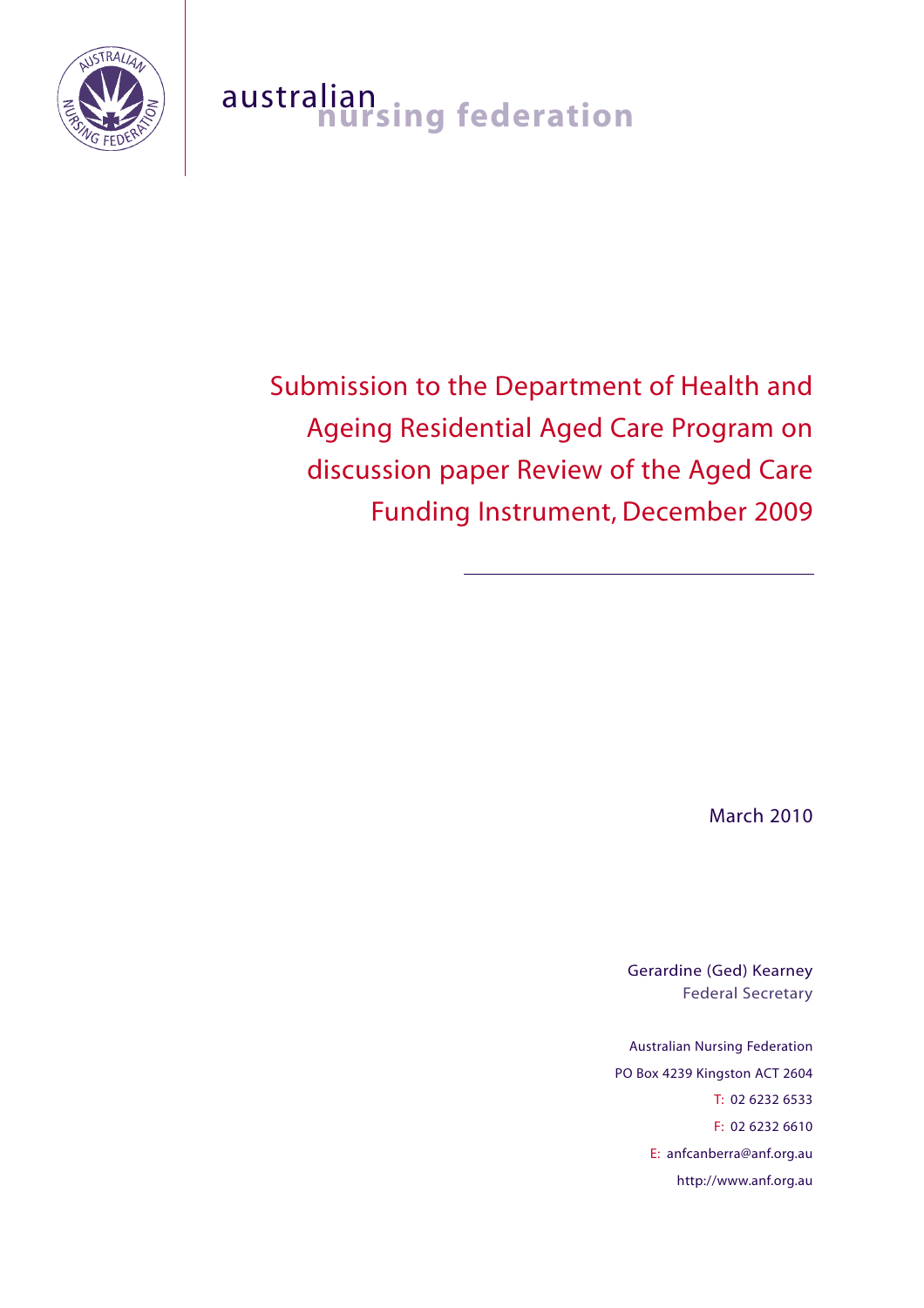#### 1. Introduction

The Australian Nursing Federation (ANF) was established in 1924. The ANF is the largest industrial and professional organisation in Australia for nurses and midwives, with Branches in each State and Territory of Australia.

The core business for the ANF is the professional and industrial representation of our members and the professions of nursing and midwifery.

With a membership of over 175,000 nurses and midwives, members are employed in a wide range of enterprises in urban, rural and remote locations in both the public and private health and aged care sectors.

The ANF participates in the development of policy relating to: nursing and midwifery practice, professionalism, regulation, education, training, workforce, and socio-economic welfare; health and aged care, community services, veterans' affairs, occupational health and safety, industrial relations, social justice, human rights, immigration, foreign affairs and law reform.

The ANF is pleased to provide comment to the Department of Health and Ageing Residential Aged Care Program on their discussion paper *Review of the Aged Care Funding Instrument,* December 2009.

#### 2. The nursing profession

Nurses form the largest health profession in Australia, providing health care to people across their lifespan. Nurses are the most geographically dispersed health professionals in Australia, working in homes, schools, communities, general practice, local councils, industry, offshore territories, aged care (residential and community), retrieval services, rural and remote communities, Aboriginal and Torres Strait Islander health services, hospitals, the armed forces, universities, mental health facilities, statutory authorities, general businesses, and professional organisations.

There is a combined total of 244,360 registered and enrolled nurses actually employed in nursing in Australia, with approximately 32,500 of these working in residential aged care facilities.<sup>1</sup> Nurses comprise over 55% of the entire health workforce.<sup>2</sup>

Numerically then, they make up the majority proportion of the health workforce and the nature of their knowledge, skills, experience and work means they are located in most practice environments in the health and aged care sector.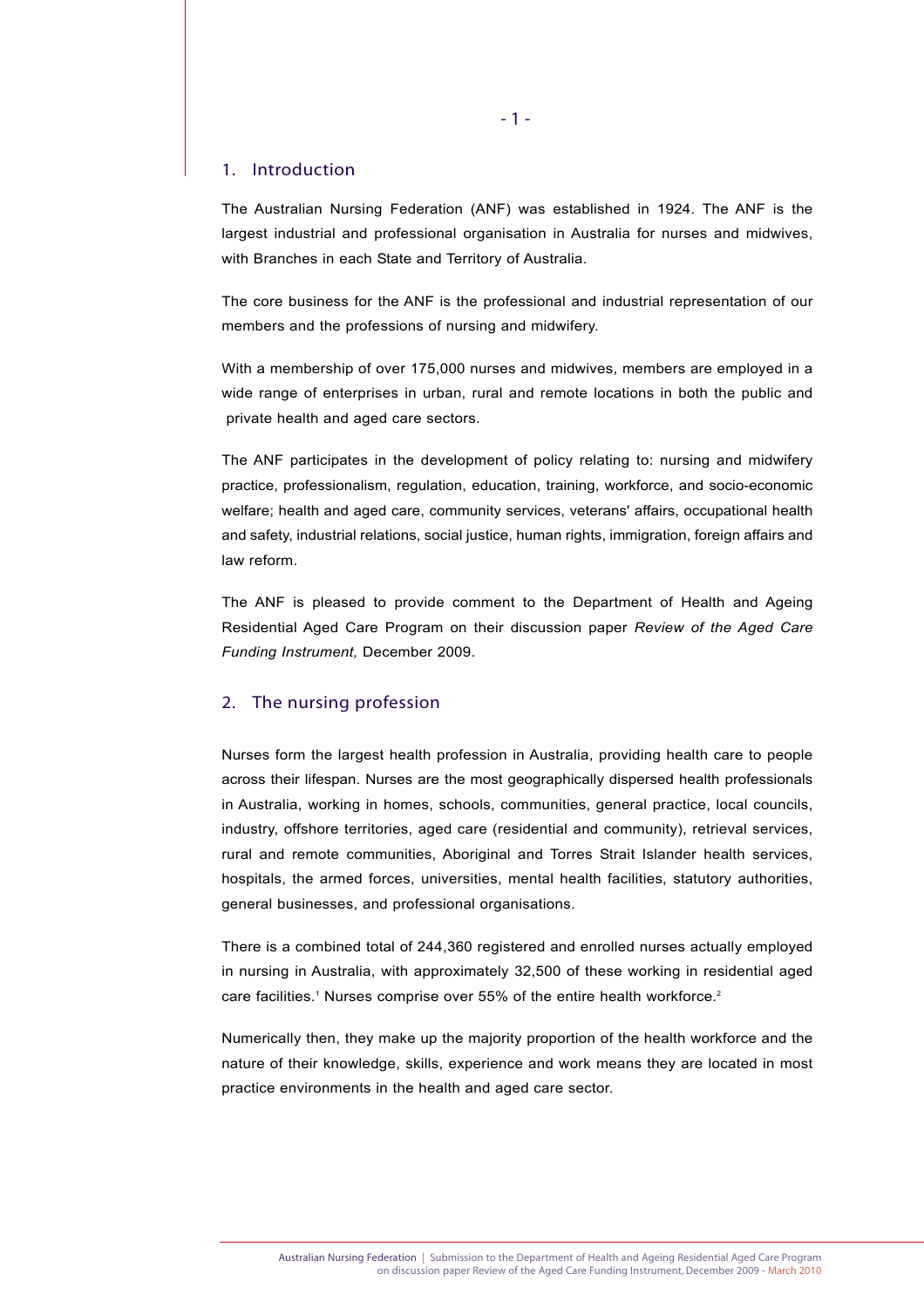# 3. Aged Care and Nursing

The ANF has a primary interest with issues relating to the aged care workforce, including the number of care staff available, the qualifications of the care staff and the employment standards for nurses and unlicensed health workers. Many factors have increased the intensity of nursing care in aged care at a time when registered and enrolled nursing numbers have diminished. Much of the nursing care is being provided by unlicensed health workers, who may not have the qualifications or skills commensurate with the care needs of the resident profile.

Residential aged care is meeting the care needs of an increasingly more dependent group of people. By far, the majority of residents at 30 June 2008 were assessed as high-care (70%). By way of contrast, 58% of residents were classified as high-care in 1998. In addition, 66% of permanent residents who were admitted during 2007-08 were classified as high-care.<sup>3</sup>

The numbers of residential aged care places increased by 5,401 in the twelve month period from 30 June 2007 to 30 June 2008. The age profile of the resident population continues to increase. Over half (55%) of the 157,087 residents at 30 June 2008 were aged 85 years or older, and over one-quarter (27%) were aged 90 years and over. Overall, only 4% of residents were less than 65 years of age.4

At the same time as there are increasing numbers of residents and their dependency is also increasing the numbers of registered and enrolled nurses employed in residential aged care has fallen from  $38,633$  in 1995 to  $30,640$  in 2007, a decline of  $7,993$ .<sup>5</sup> This significant decline in the number of registered nurses has resulted in substantial skill loss from the residential aged care sector, and this, combined with the increase in dependency levels, places further pressure on this sector.

### 4. Quality of Aged Care

The combination of high care resident needs and an underskilled, understaffed workforce are, in the opinion of the ANF, a major factor in quality of care problems which arise in aged care facilities. The obligation placed on the provider in the Accreditation Standards (Schedule 2 of the Quality of Care Principles 1997) requires that:<sup>6</sup>

*There are appropriately skilled and qualified staff sufficient to ensure that services are delivered in accordance with these standards and the residential care service's philosophy and objectives.* 

Yet the Aged Care Standards and Accreditation Agency reported in August 2008:<sup>7</sup>

*…that a significant proportion (of non-compliant homes) did not maintain appropriate numbers and types of staff, with many of them not being able to ensure that staff skills and qualifications were the right fit for the work required and to reflect their residents' needs.*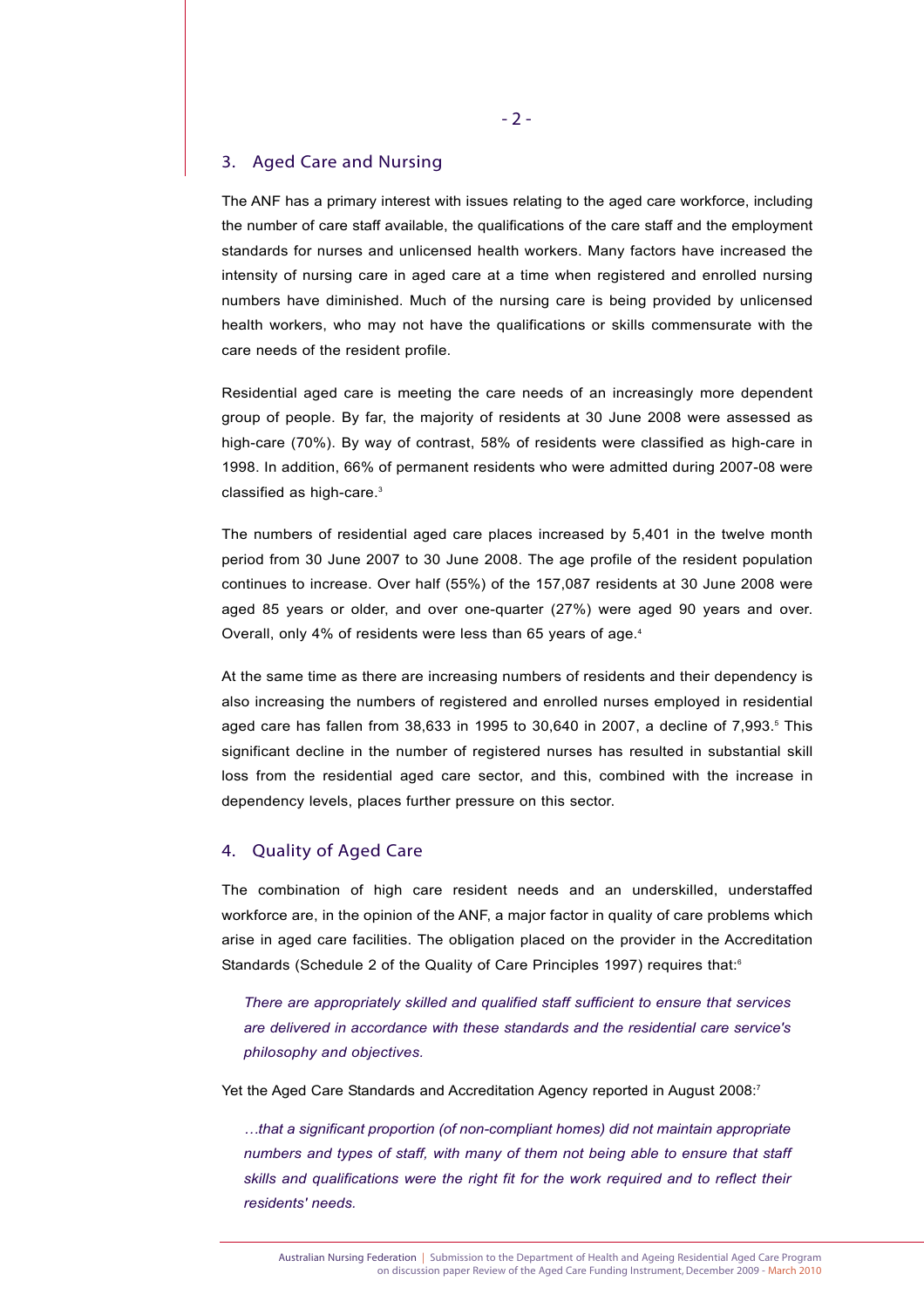*A strong causal link was found between homes that were non-compliant with Human resource management (1.6) and deficiencies in other service systems, in particular Clinical care (2.4), Specialised nursing care needs (2.5), Medication management (2.7), Behaviourial management (3.7) and Information systems (1.8).*

*…in homes where workloads are unrealistic, or where staff are unqualified, poorly trained or poorly deployed, then process malfunctions will occur across a wide range of expected outcomes. Employment of staff without appropriate skills may exacerbate any staff shortages as this may lead to inefficiencies in time and effort and place greater work related stresses on staff.* 

Increasing numbers of residents with higher and more complex care needs have added to the workloads of nursing care staff in residential care settings. The available nursing and aged care staff numbers per resident have in many instances decreased despite this increase in the proportion of residents classified as requiring 'high care'. As a result, a 2003 survey reported that over two-thirds of direct care employees in residential facilities felt they were not able to spend enough time with each resident and were too rushed to do a good job.<sup>8</sup>

The provision of quality care requires adequate staffing levels with an appropriate skills mix. Over a quarter of aged care nurses responding to a Queensland survey stated that they did not believe that there were enough qualified staff to meet client needs.<sup>9</sup> Another more recent study of aged care nurses in NSW found that:

*…just under three quarters of respondents did not support a model of care whereby registered nurses fulfil the role of care facilitator/planner only with all direct care tasks, including medication administration, delegated to unlicensed workers.10* 

In the aged care sectors the work of registered and enrolled nurses is progressively being substituted by unlicensed health workers, which now represent the bulk of the workforce providing aged care services. The National Institute of Labour Studies (NLS) report of 2008<sup>11</sup> shows that numbers of these unlicensed aged care workers or 'personal carers' rose from 42,943 (full-time equivalents) to 50,542 (FTE) in the period from 2003 to 2007. This change in skills mix means that there is less access for these workers to support and supervision from registered and enrolled nurses.

A 2007 Australian study found skills mix was a significant predictor of patient outcomes. Reinforcing the findings of other international studies, a skills mix with a higher proportion of registered nurses produced statistically significant decreased rates of negative patient outcomes such as decubitus ulcers; gastrointestinal bleeding; sepsis; shock; physiologic/ metabolic derangement; pulmonary failure; and failure to rescue. The study found one extra registered nurse per day would reduce the incidence of decubitus ulcers by 20 per 1000 patients, of pneumonia by 16 per 1000 patients, and of sepsis by 8 per 1000 patients. Patients are also less likely to fall and suffer injury as registered nursing hours increase.<sup>12</sup>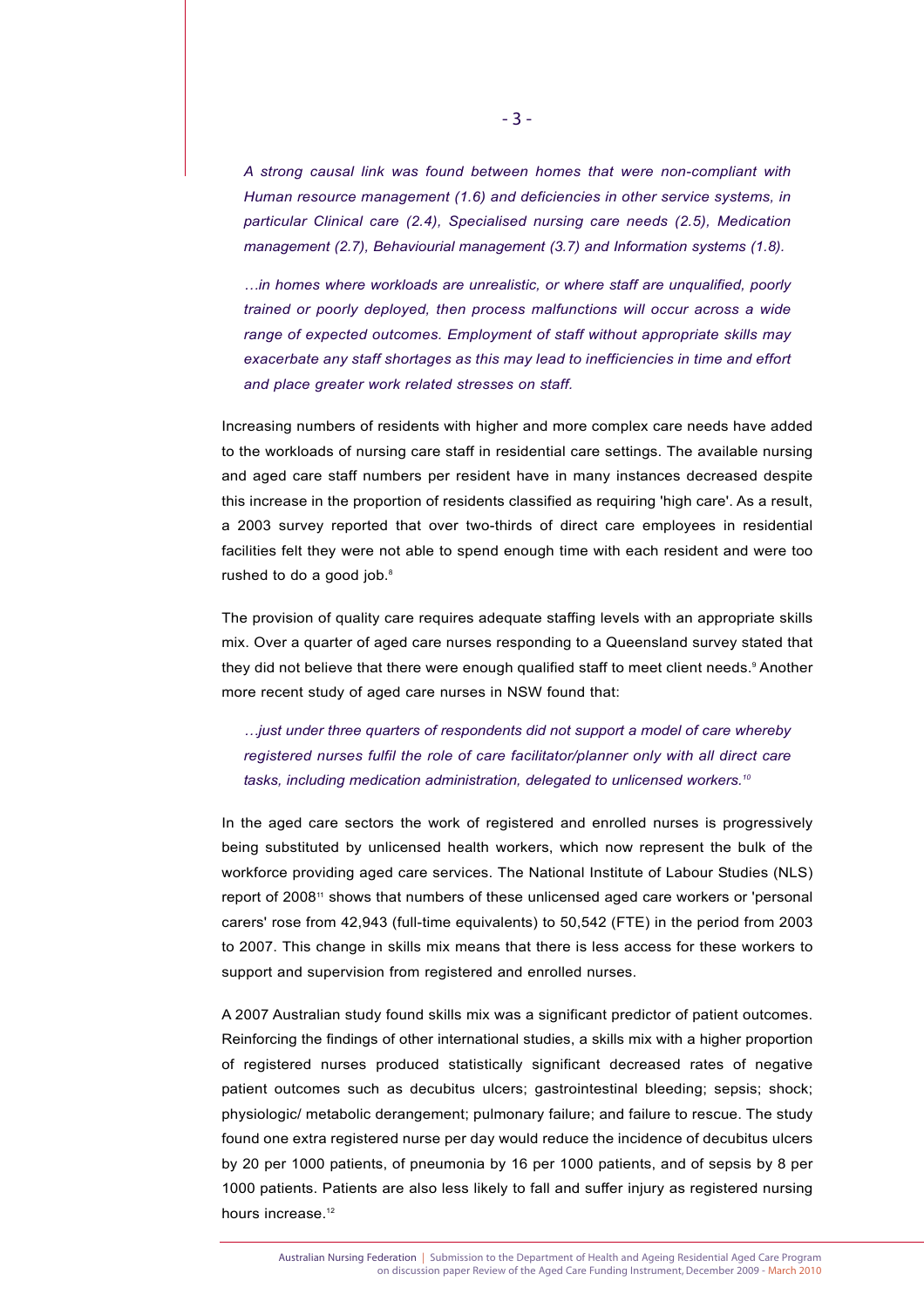The reduction in the number of nurses and the subsequent changes to skills mix is leading to a lower level of safety and quality of care and putting these vulnerable residents at risk.13

The aged care accreditation data on failed standards reveals this reduction in the numbers of nurses has led to a decline in quality of care with residents exposed to serious risk from neglect, poor infection control, malnutrition and dehydration, and assault.<sup>14</sup>

A survey of over a thousand ANF members working in aged care facilities was undertaken by Melbourne University in 2007. This study found that "workers are under significant stress stemming from excessive workloads and cost cutting". One respondent to the survey said:

# *I stopped working in aged care due to management cost cutting which put extra strain on workers resulting in not enough time to care properly for residents.15*

The ANF has long been concerned with the quality of care in aged care and its relation to employment standards for nurses and nursing care staff in the aged care sector. Since the inception of enterprise bargaining, wages for aged care nurses have been significantly affected, as effective bargaining has been difficult in a segmented sector with such a large number of facilities spread across the nation. A significant wages gap now exists between nursing care staff in the aged care sector and their colleagues in other sectors such as acute care. More fundamentally, as detailed earlier, there is now a plethora of evidence to show that more nurses in the skills mix in residential aged care facilities, leads to better outcomes for residents. We believe the intensity of nursing care requirements for aged care residents across Australia has increased with more people entering residential aged care, older and frailer and with a range of chronic conditions, and in some instances episodes of acute medical and health related conditions.

The ANF is taking a leadership role in attempting to address the aged care workforce issues through a national campaign launched in 2009. *The Because We Care* campaign has four key aims:

- The right balance of skills and nursing hours so that nursing and care staff can provide quality care for every resident
- Fair pay for aged care nurses and care staff who are paid up to \$300 per week less than nurses in other sectors
- Recognition of the professional skills of Assistants in Nursing and care staff through a national licensing system
- A guarantee that taxpayer funding is used for nursing and personal care for each resident.16

The ANF considers that the achievement of these aims would result in an improvement in the quality of care for older Australians.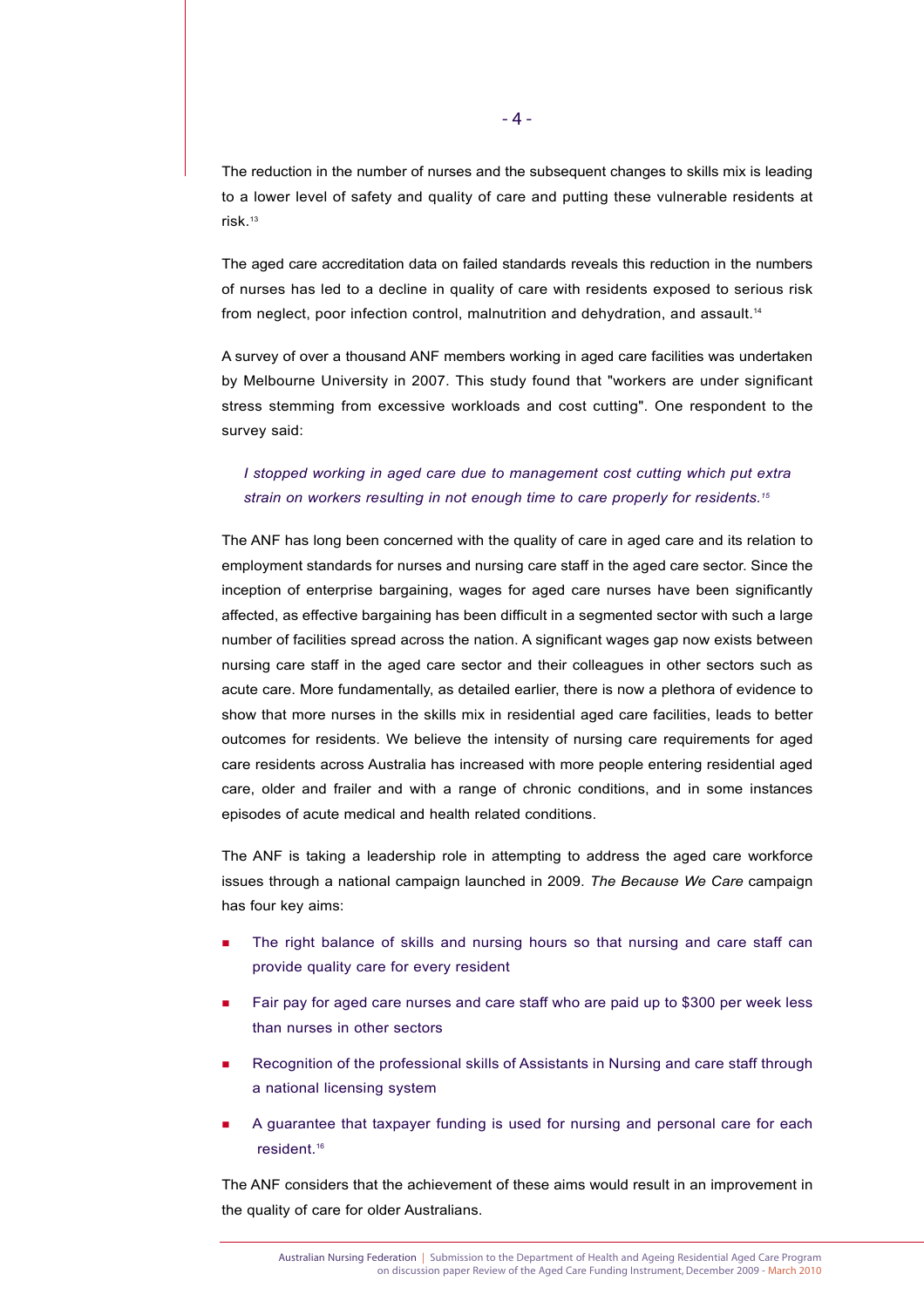The ANF urges the government to incorporate nursing and direct care hours into aged care funding assessments as part of the review of the Aged Care Funding Instrument (ACFI) to best provide the connection between residents assessed care needs and the required hours for care staff to provide the assessed care. The lack of any component in the ACFI which relates to staffing profiles in terms of numbers and skills mix is a fundamental flaw in the current system.

The ANF is of the view that positive outcomes for residents of aged care facilities are directly related to the quality and quantity of care they receive. High quality residential aged care directly correlates to the skills and education associated with people who provide that care, namely registered and enrolled nurses and direct aged care workers (such as assistants in nursing or personal care workers). We acknowledge that the number of nurses and people with nursing skills required in each aged care facility will be different, depending on the complexity and intensity of nursing and other care required by individual residents, combined with the number of residents living in the aged care facility.

# 5. Residential Classification System and Aged Care Funding Instrument

The ANF was a member of the Residential Classification System (RCS) Reference Group; was integrally involved in the RCS Review and the development of the Aged Care Funding Instrument (ACFI); and has been a member of the ACFI Reference Group. The current ACFI tool does not provide guidance on how to determine nursing skills mix and staffing within a residential aged care facility. The consequence of this is highly problematic. Residents assessed as needing the same level of care may require different qualification levels of nurses to administer the assessed level of care. There is often a mismatch between funding and the cost of care that has been identified, which results in inappropriate allocation of human and capital resources in some aged care facilities.

The ANF asserts that the current ACFI framework lends itself to an easy transition from the needs of residents, to the demand for, and funding of, nurses. With minimal adjustments, the ACFI appraisal process could be used to assess the care needs of residents in terms of the best type of skills required to provide the optimal level of assessed care, with the appropriate level of education, knowledge and skill to do so. Hence, every resident in an aged care facility would not only be assessed in terms of their low, medium or high level care needs, but also on different types of services that are provided by registered and enrolled nurses and care workers.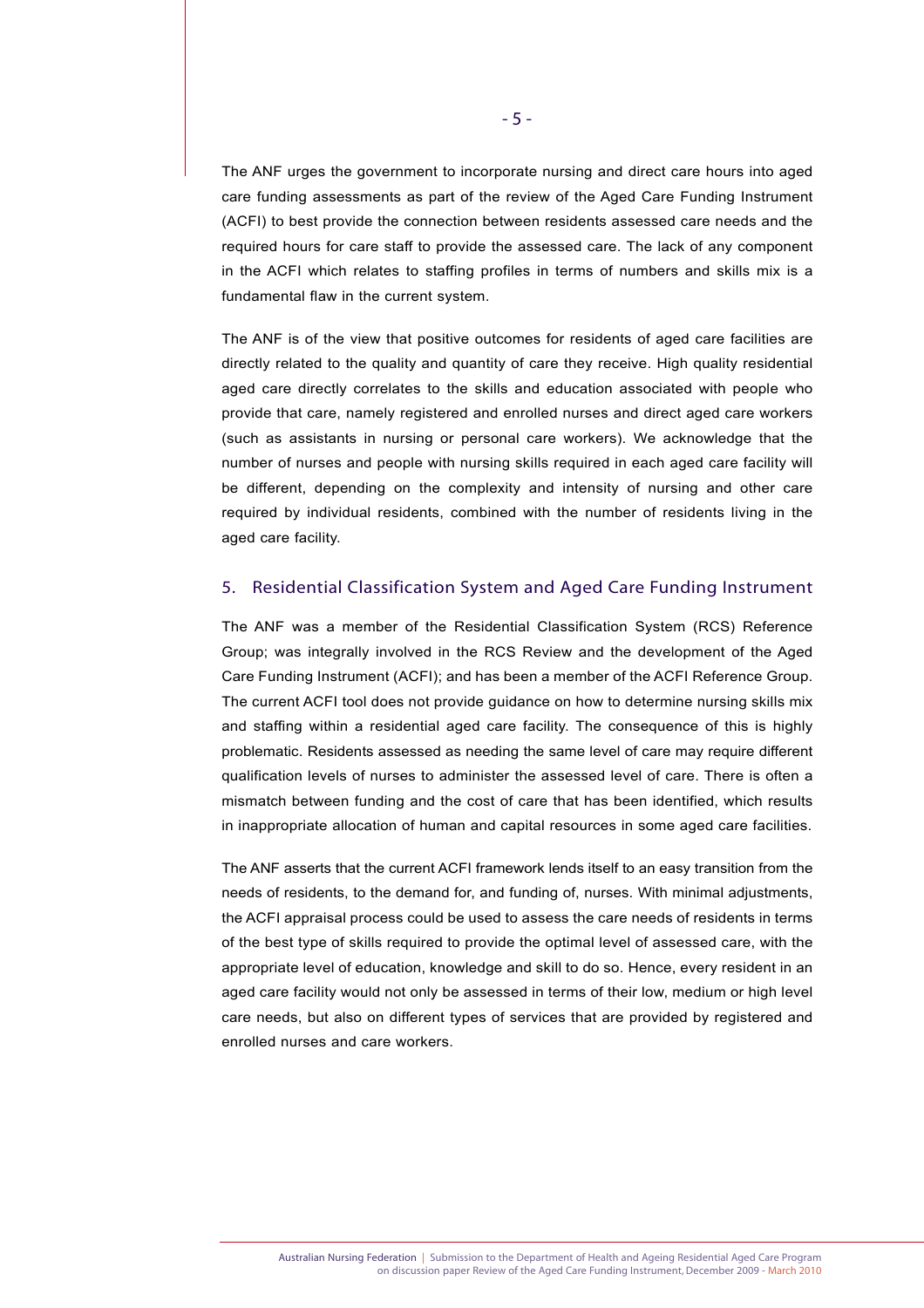#### 6. Issues for Review

The ANF undertook a survey of its members employed in residential aged care services across the country to ascertain the most current and clear picture from the coalface of residential aged care, in order to formulate a considered response to the key questions posed in the December 2009 Discussion Paper: *Review of the Aged Care Funding Instrument.* Approximately two hundred members from the aged care sector responded in the short timeframe the survey was posted to ANF Branch websites. Respondents were registered nurses, enrolled nurses, endorsed enrolled nurses, and unlicensed healthcare workers (however titled); with the majority being registered nurses. In addition to the short timeframe allowed for response, ANF Branches also advised that very few members in aged care facilities have access to computers in their workplace and so were either unaware/unable to complete the survey.

Of all respondents, a clear majority have been involved in undertaking resident assessments using both the Aged Care Funding Instrument (ACFI) and the previous Residential Classification Scale (RCS), with only a small number of respondents having been involved with resident assessments using the AFCI funding instrument exclusively.

#### 6.1 Matching Funding to Care Needs

# Are there particular types of care needs that are better captured under the ACFI compared to RCS?

Comments on particular types of care needs that are better captured under the ACFI compared to RCS included:

- The timing of medication rounds that are outside the "norm" for the aged care facility
- Most Activities of Daily Living (ADLs)
- Continence/incontinence assessment
- Sleep and overnight care issues to ensure adequate resources are available to provide quality care to residents with sleep disturbances
- Complex and technical health care needs
- Nutritional needs
- **Pain management**
- Behavioural needs/problems, including: care for the agitated resident; recognition of depression; cognitive impairment
- Nutritional needs (better defined although there remains ambiguity around nutritional supplements using ACFI)

The general statement was made that the very highest of care needs for all areas of care are captured better under ACFI.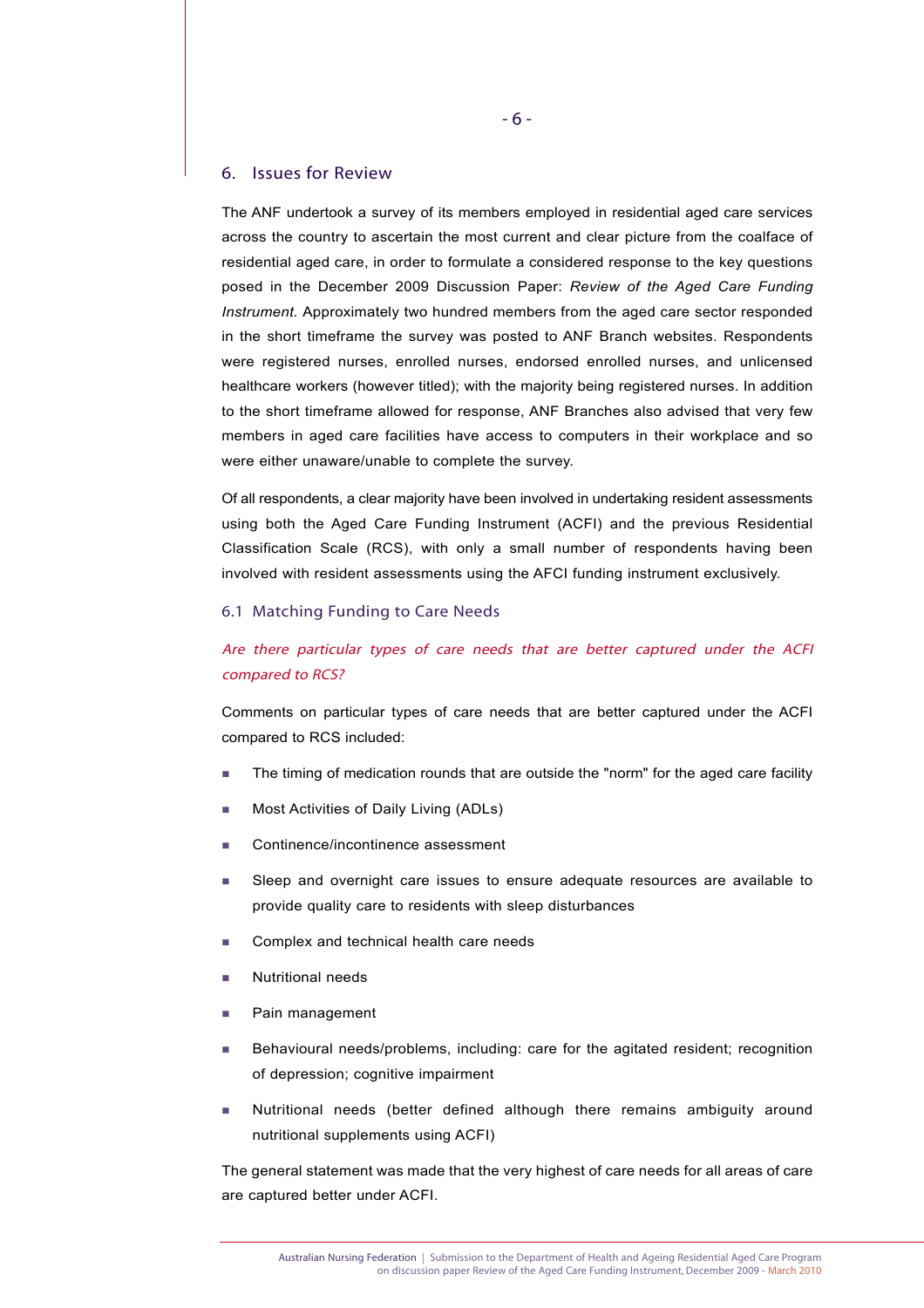Are there specific care needs that are not as well captured?

While most respondents thought that the ACFI had greater provision to capture some of the "extra" care needs that were missed under RCS, there were respondents who said that the "general" care needs were more identifiable under RCS. This is reflected in respondent comments:

*ACFI takes a very broad view of residents needs whereas RCS was more time consuming but it captured all their needs.*

*The accuracy of defining specific care needs for residents are not captured as well with the ACFI as they were using RCS scores..* 

Common themes from respondents on specific care needs that are not as well captured under ACFI as compared with the previous RCS include:

- Time and expertise for specialised nursing care higher acuity care needs for residents with chronic conditions
- Rapid changes in health status; particularly those residents who die within a short time period following admission to the facility
- Length of time allowed for some complex care not reflective of care provided, such as palliative care requirements
- Specific pain management such as physiotherapy treatments heat packs or TENS (transcutaneous electrical nerve stimulation) machines
- Some behaviours that require staff time and intervention (limited in type of interventions being given), including: emotional needs (such as anxiety), wandering, aggression, different types of dementia (tool too broad to identify their very different and demanding needs)
- Feeding of dysphagic residents only by registered nurse RCS allowed for this item to capture this level of care by allied health professionals
- Physiotherapy, mobility, diversional therapy, aromatherapy spiritual and emotional care for the resident and family
- Leisure activities and lifestyle
- Some aspects of ADLs such as: residents who require simpler routine care but who may require more staff to attend to those needs; residents who are frail but can still walk and are therefore high falls risk; a bed bound person with two hourly pressure area care needs who can be cared for in less time than a resident who is mobile and resistive to care assistance in a facility with a no restraint policy.

The time it takes for care staff to actually deliver the assessed care is not captured under ACFI, and is a huge factor in the planning and allocation of staff hours and determining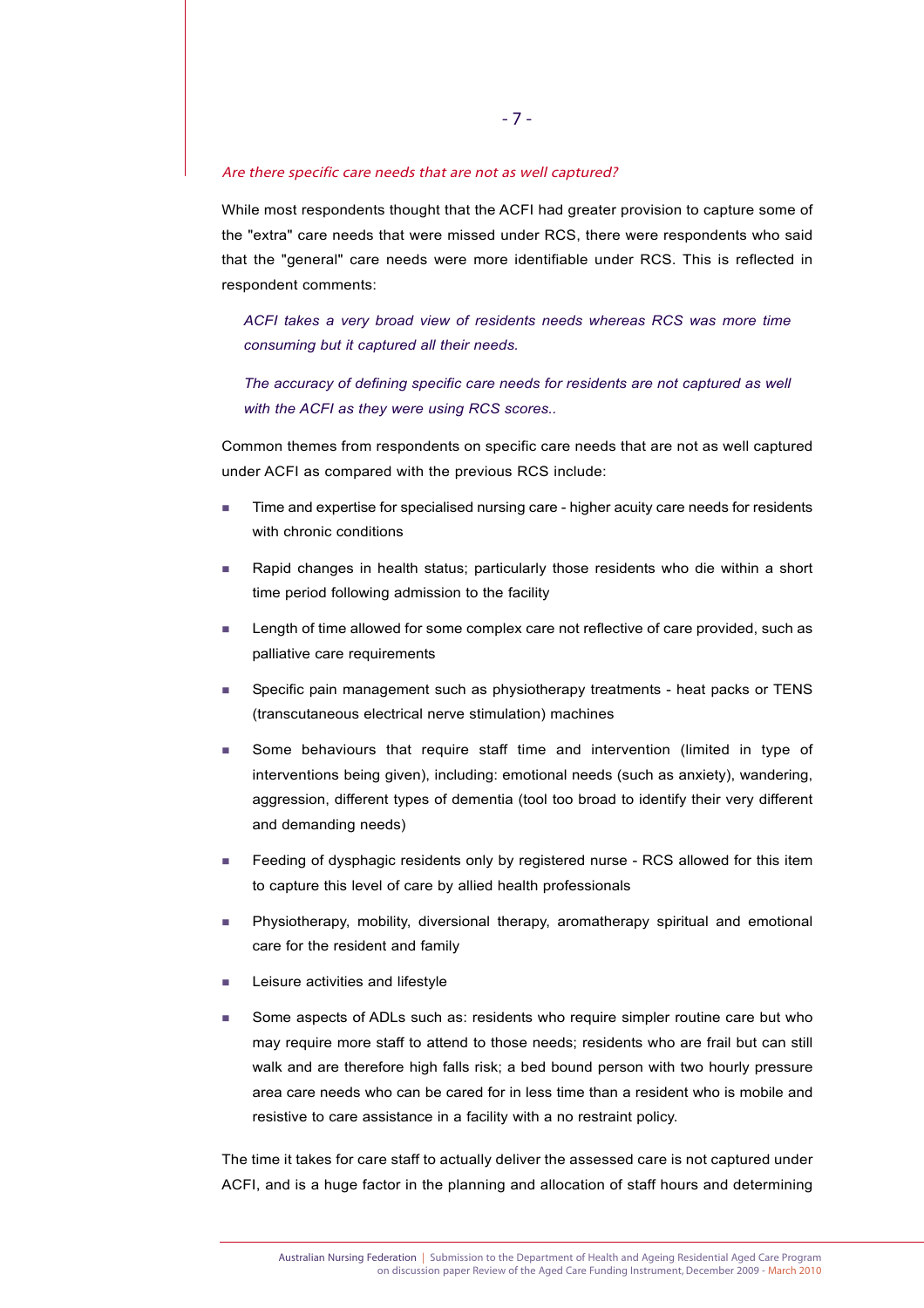costs for human resources. This is mostly due to the fact that there are increasing numbers of frail elderly, compared to the numbers that were in aged care facilities when the previous RCS was in use. The profiles and needs of residents are changing, with the rise of dementia and longer life expectancy in our population.

The ACFI does not recognise the substantial time spent by staff and particularly senior staff supporting and managing the care of partners/family. Often this time commitment is considerable in high care when managing complex issues and end of life care. The ACFI also does not recognise the need for interdisciplinary consultation and management of individual residents and development of complex care needs documentation.

# Are the clinical instruments that have been trialled and selected for the ACFI appropriate in your facility?

While not everyone agreed, the majority of respondents to the ANF survey considered that the current clinical instruments that have been trialled and selected for use with the ACFI assessment tool are appropriate for their facility. Some respondents who believed that there are other clinical instruments that are more suitable, argued that the current clinical care 'points' do not accurately capture or reflect the level of care required, but did not know of a more suitable instrument.

Some comments in favour of the ACFI assessment tools noted that the three behavioural assessment tools (cognitive impairment, depression, bladder and bowel assessments) enable care planning and management of behaviours based on a 24 hour assessment of how many times a day the behaviour occurs. The care planning is then able to be based on clear evidence for each individual resident.

Additional comments provided:

*The amount of time taken for direct care staff to physically undertake some care activities cannot be reflected with ACFI.*

*The PAS (palliative care assessment scale) and Depression scales do not provide a true reflection of "geriatric" depression.* 

#### Are there others more suitable?

Suggestions for more suitable clinical instruments included:

- Folstein Mini Mental State Examination for cognitive impairment this scale was seen by some respondents as being easy to manage and evaluate.
- Rowland Universal Dementia Assessment Scale the benefit of this scale appears to be that it is a multicultural dementia scale with a high degree of predictive accuracy. This scale also reduces the chance of bias when used with people who have limited language or literacy skills.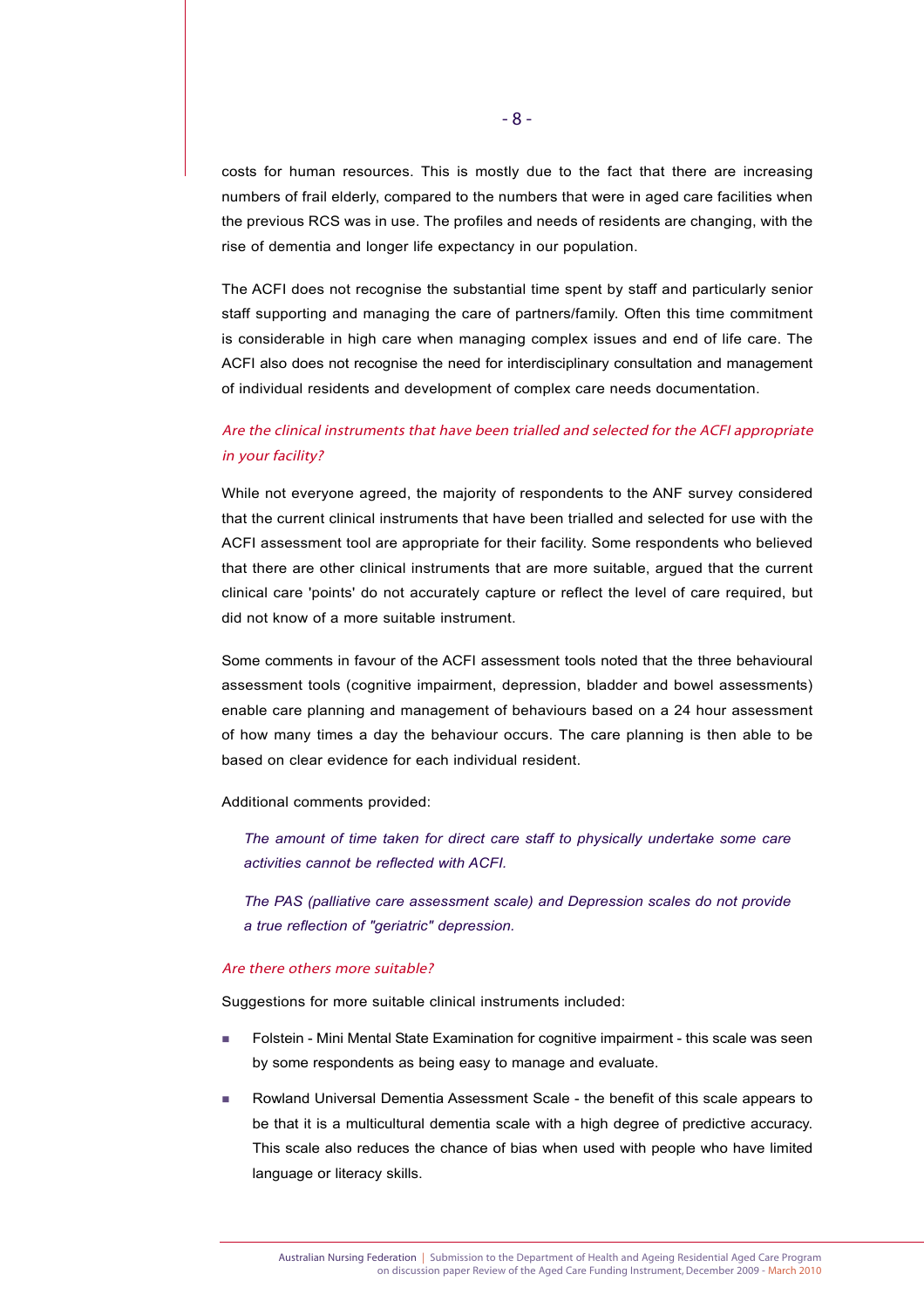It was noted that there should be an improved palliative care assessment tool but no alternative tool was suggested.

#### What is the impact on funding for residents at the high end in terms of care needs?

Given that the ACFI is an instrument which measures the need for care (that is, what is assessed as being needed) and not the care actually provided, it is almost inevitable that there will be a difference between the funding predicted and the funding actually needed for care delivered. This differential will almost always be with residents at the high end in terms of care needs as changes in condition may occur rapidly or the sheer nature of the complexity of their care or differing numbers of care givers required, may decrease the level of predictability in identifying care needs. The other aspect is that the funding levels do not allow for the numbers and qualification levels of staff required to provide complex care, particularly in end of life and behaviourally challenging residents.

The impact of funding shortfalls is evident in the frustrations expressed by respondents to the ANF survey as seen in these examples:

*The impact on funding for residents with high care needs is often problematic where a resident is assessed as high care and may be also diagnosed with dementia and have continence and wound care needs, combined with feeding care needs like gastrostomy feeding tube.. seems to come up with an ACFI score that does not provide the real funding requirement to provide all the assessed care. A resident assessed in this category often requires two staff to provide the care as they are 'heavy' residents, but the cost of care excludes the time of the people to provide it:*

Other respondents to our survey expressed that in most instances it is difficult to score a resident to reflect their 'true' care needs as the ACFI assessment does not permit some areas of care to be captured. The ANF acknowledges that this is because the ACFI is a funding tool, rather than a care tool. However, respondents stated that the impact of this is that some residents miss out on the highest quality of care that they deserve.

*Claiming for funding for high care residents with pain management and pain control issues that require specialised nursing care is problematic using the ACFI score, meaning the funding for the actual care needed is not realised. The current tool is described by many users as "too limited in this complex area of care".*

What proportion of residents are receiving funding over and above the highest RCS 1 rate?

Responses to this question varied, however the majority stated that approximately 0-10% of residents are receiving funding over and above the highest RCS 1 rate.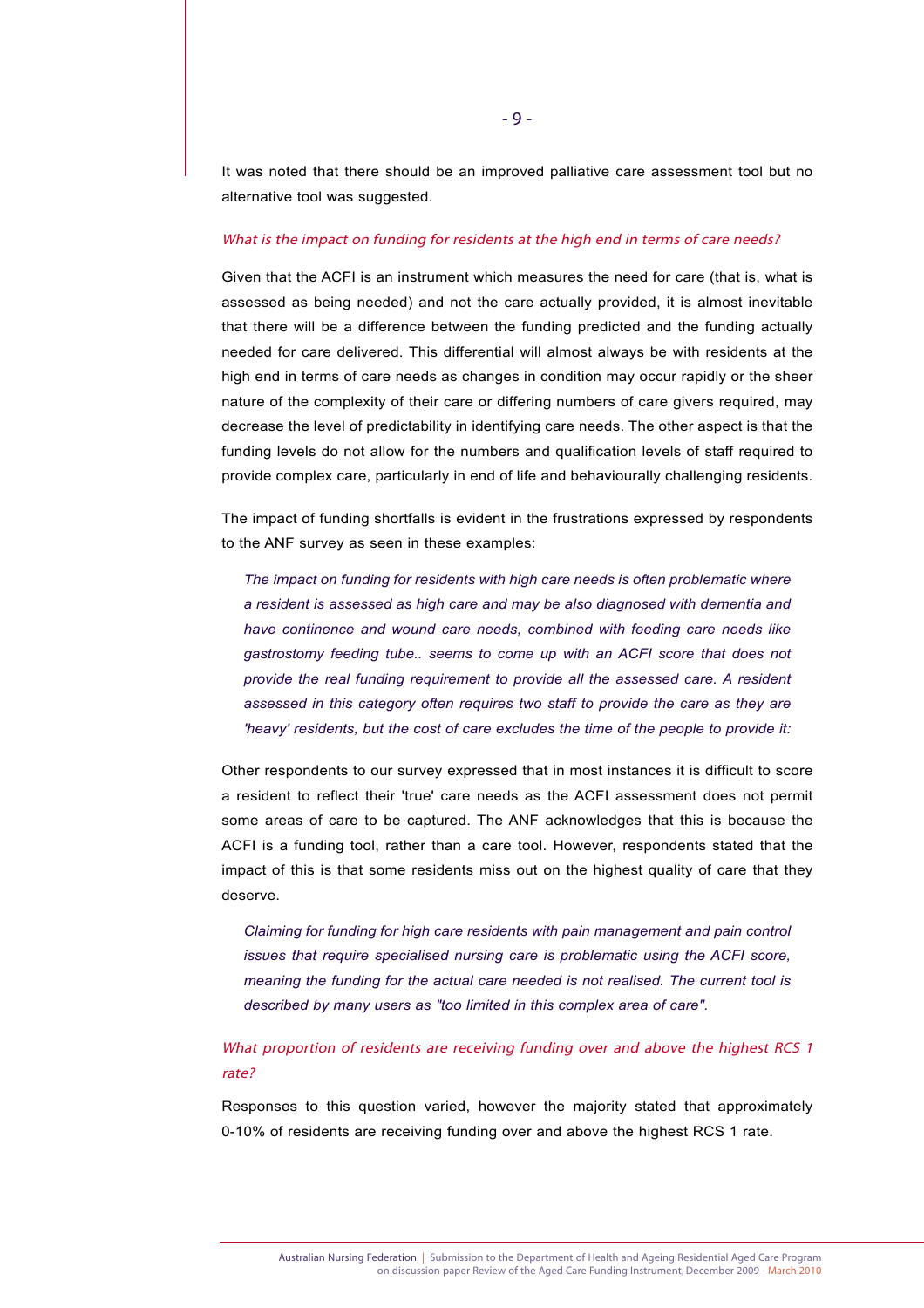#### What is the impact at the low end in terms of care needs?

An overwhelming number of respondents to the ANF survey expressed views that suggest residents with low end care needs, or requiring less care, seem to miss out on their one to one time with care staff. This is often compounded in aged care facilities that have a high proportion of residents who have been assessed with high level care needs, as both nursing and care staff time is consumed by these residents. At the more extreme end there was a suggestion that some aged care providers may select out residents for admission who require low care as the funding attracted is not sufficient for their care; and even that there was "sanctioned neglect" of low care residents. Nurses expressed frustration that they are not able to give time to talking to residents with low care needs as funding levels preclude this social interaction time.

Residents with low end care needs are often left unattended as inadequate numbers of staff are rostered on duty in privately operated aged care facilities to respond to residents with low end care needs in a timely manner. Comments included:

*Care of residents with conditions like diabetes that requires regular and ongoing monitoring can be problematic for residents assessed in this category. Nursing care provision in this area of care is often more complex and time consuming than the classification scale reflects.*

*Low end residents are perceived by care staff as more demanding in some aged care facilities in relation to "extra services" like physiotherapy, lifestyle and leisure activities as they are paying extra and not always receiving what they pay for.* 

*Reduced funding at this level results in providers cutting staffing level to provide direct care needs.*

*People at this end of the scale are not being admitted due to low funding levels.*

*Yes, in our low care area residents have behavioural issues that we do not get funding for despite them taking a lot of time to nurse.*

*Residents don't get assessed as needing care in residential care without need so why deny their need for support based on ACFI only. ACAT would not approve placement if it were not a necessary option. People living on their own with dementia - particularly frontal lobe - cannot cope with periods of no company - they need supervision and assistance to remain safe.* 

#### What proportion is receiving no care subsidy or less than the lowest RCS 7 rate?

The majority of respondents to the ANF survey stated that the proportion of residents in their aged care facility receiving no care funding subsidy or less than the lowest RCS 7 rate was 0-10%.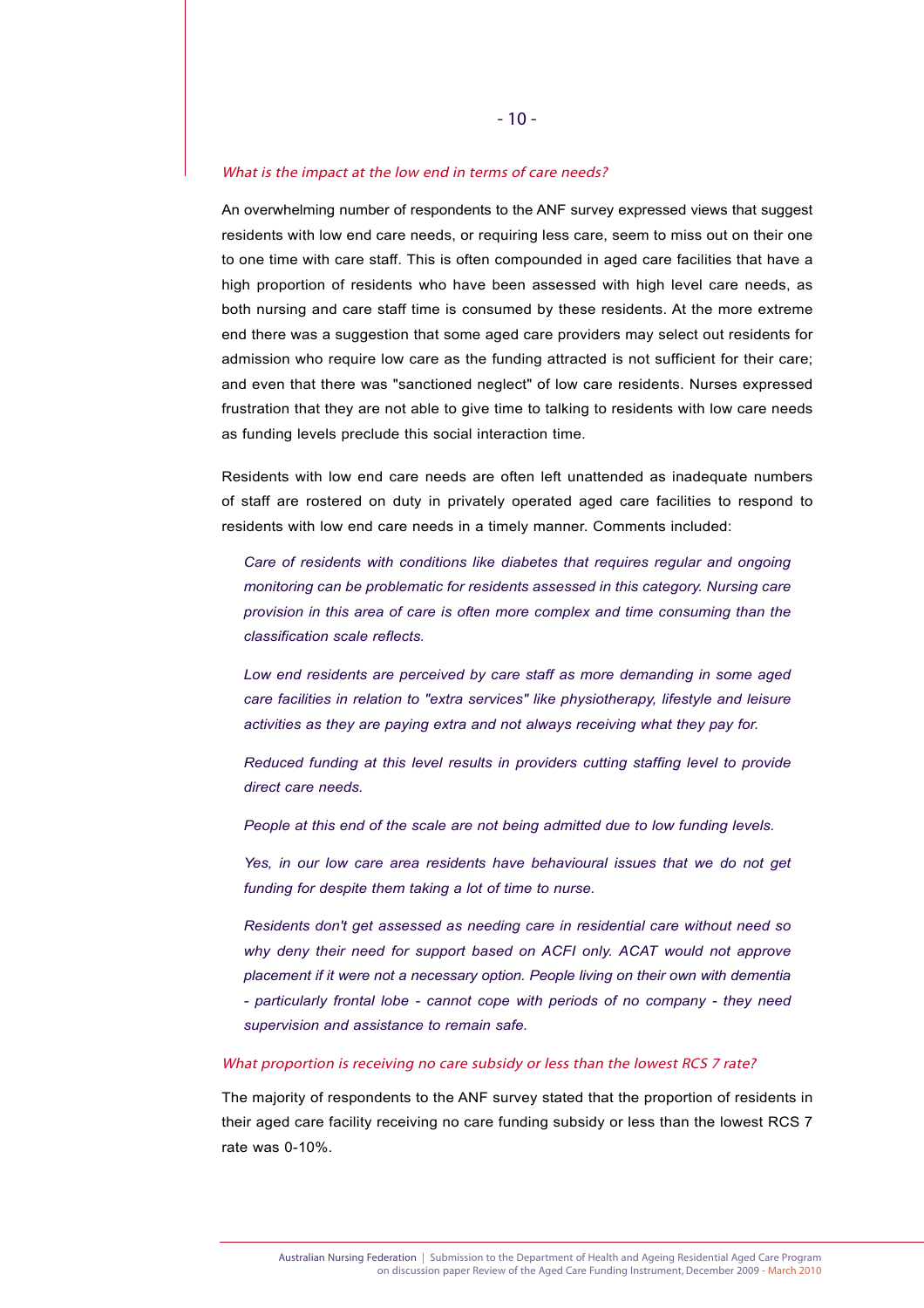#### What is the impact for residents around the middle of this spectrum?

While responses to this question were variable the majority of survey respondents commented that residents in this middle spectrum of care are missing the emotional support they require. For example, care staff are often extremely busy providing care to residents who take a larger proportion of their time (usually high care residents) and do not have resources available to spend any length of quality time with middle spectrum residents - to sit and talk to them and respond to their need for emotional, and social support and physical contact. In some instances this cohort of residents simply require encouragement and reassurance with their activities of daily life and positive reinforcement - that is likely to be missed in the ACFI assessment as there is no provision to capture this aspect of care. Some respondents indicated that these residents "get by" only with extra assistance from family and friends.

#### 6.2 Funding Outcomes and Impact on Aged Care Providers

The ANF has no comment in relation to questions regarding the funding outcome and impact on aged care providers.

#### 6.3 Documentation and Administrative Arrangements

#### The impact on paperwork and the time to justify appraisals

There is a general level of concern amongst respondents to the ANF survey that the volume of associated paperwork that is attached to undertaking an appraisal remains onerous on the assessor to justify the methodology in arriving at the appraised result. Nevertheless, the ACFI appraisal guidelines must be adhered to by the assessor when undertaking an appraisal of a resident's funding requirement. Where a health professional involved in the appraisal is of the view that particular care or funding needs are not captured by following the appraisal guidelines, there is no alternative other than to appraise a resident based on the guidelines and then to be able to justify to the Department the rationale used in coming to the appraisal outcome.

# Whether documentation requirements under ACFI have been reduced? Are there reduced documentation requirements for appraisals, and if so, in which aspects?

The majority of respondents to the ANF survey considered that since the introduction of the ACFI, the level of documentation required to support an appraisal on aged care residents, had not been reduced.

It was, however, noted that the need to not repeat the ACFI annually is a positive aspect. Some comments in this area were:

*Once the initial ACFI has been completed there is less pressure getting a re-assessment done in a certain time frame.*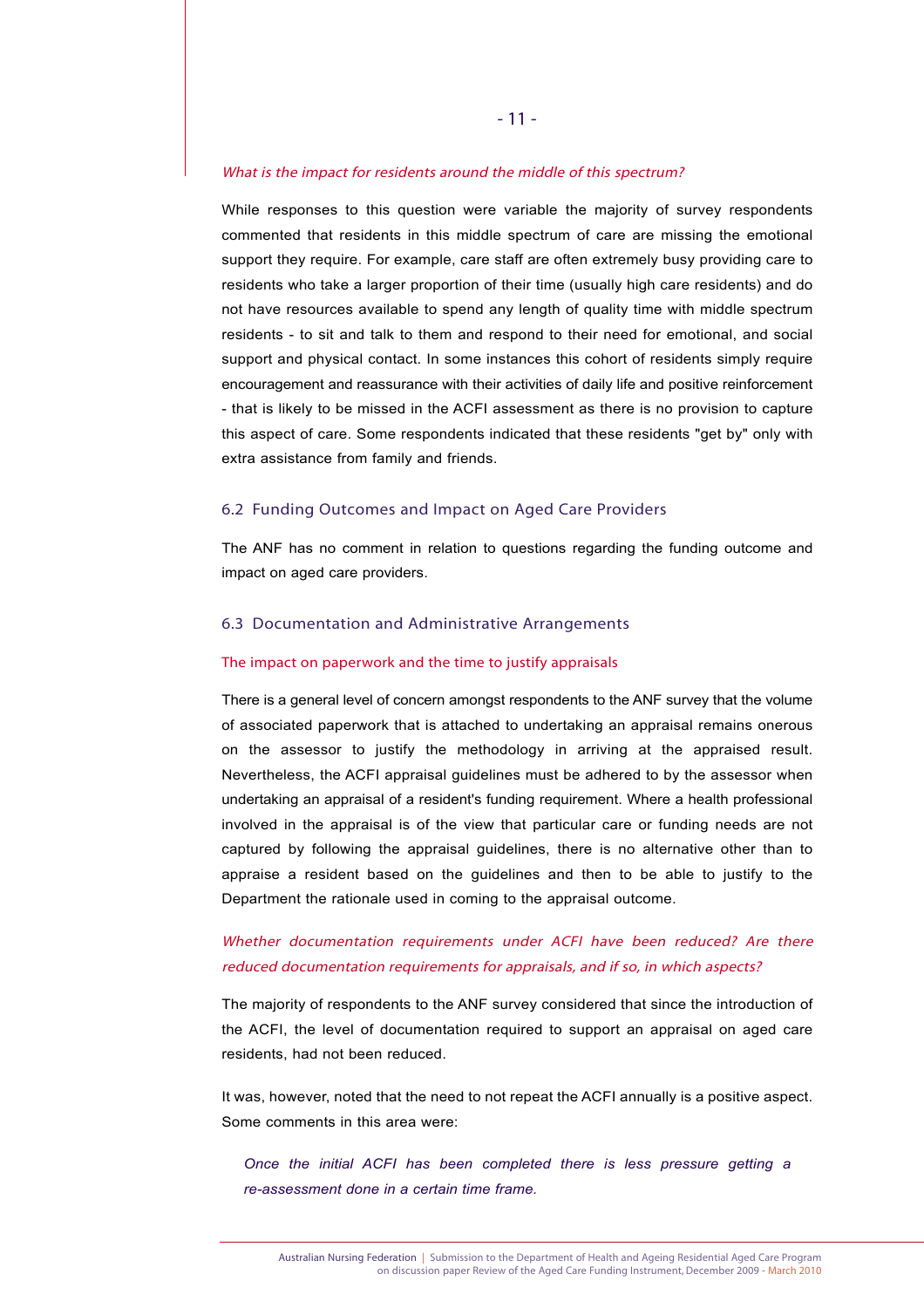*...you don't need to document their ADL's every day and what they are doing to justify the amounts… the ACFI is an assessment which stays unless there is a change in their condition.*

*Less repetitiveness of documentation on an ongoing basis. However, further assessment and documentation required to holistically develop individual care plans.*

*It is much easier to assess the resident using the package than it was to constantly write conflicting notes over the 21 days RCS appraisal. It is also more time conservative when writing up a care plan.*

#### Are there any areas where documentation requirements appear to have increased?

From the comments received from respondents to the ANF survey it would appear that the increase in time is not on completing the appraisal but rather on collating the information from the assessments and ensuring that there is correct correlation of the evidence in completing the appraisal pack. For example:

*It only takes 15 minutes to complete the appraisal, which is what was the major selling point by the Government, however it takes about 4-5 hours to complete all the assessments required to claim for the ACFI as they must be specific assessments and not general documentation which was able to be used for the RCS.*

*Yes. More detailed recording required for all aspects, particularly complex care needs.*

And, there is additional time required when all health professionals supplying information do not complete the forms correctly, for example General Practitioners:

*If all of the documentation is completed then it is only about one hour from the time you start to collect the information until it is complete. If documentation is not ready and you have to chase up Medical Diagnosis then it can take considerably longer up to 3-4 hours as you have to complete the care plans as well if there has been an identified change in status.*

#### How long does the average ACFI appraisal take to complete?

In answer to this question the majority of respondents to the ANF survey estimated that it takes between 60-90 minutes to compete an ACFI appraisal. However, as indicated previously it can take longer when follow up is required for collating information and correcting incomplete forms.

Some comments on completion time included:

*40 minutes. This is only to complete the appraisal itself. The pack in total can take hours to complete when looking for documentation.*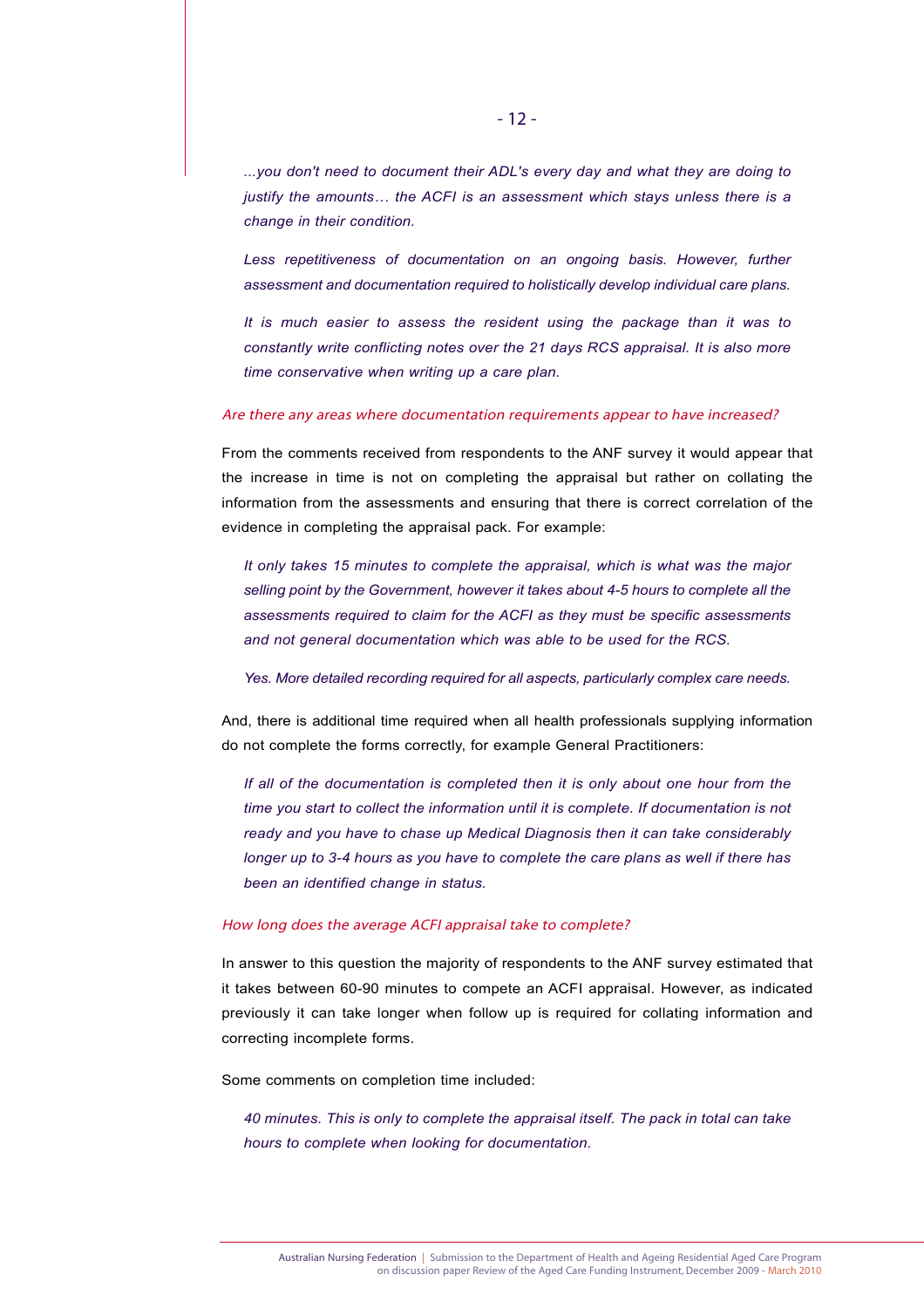*60 minutes. The 60 minutes does not include the preparation the week of assessments the photocopying of evidence… it is purely checking we have all the evidence following up on what's missing then writing up the pack for the folder that stays in the facility and then putting the data into the PC which goes through to Medicare, then following up the next day to see if it's been accepted.*

*120 minutes. ACFI completed over 28 day period, collation of information/ evidence onto answer sheet and creating ACFI evidence package is two hours, then is [time is] taken by administration for submission on internet.*

*120 minutes, depends on the cooperation of GP's etc in obtaining documentation.*

# Has the level of agreement between aged care staff and the Department review officers improved?

Responses to this question indicated that this is variable between aged care facilities and the numbers and acuity of residents in care.

Respondents also argue that this issue is highly subjective, being dependent upon personality traits of appraisers and Department review officers.

Other issues relating to evidentiary requirements, such as quality and usefulness of ACFI tools

Comments on the quality and usefulness of the ACFI tools varied considerably as can be seen by the following:

*The tools are simple and easy to use.*

*The tools are good but I think in some areas residents don't receive enough funding and if you are not careful you lose a lot of money.*

*Until we actually get staff ratios as a requirement and are funded for that the ACFI will remain just a tool we have to use at the expense of direct care to our residents.*

*Flow charts are easy and simple to use. PAS and depression scale are not quite useful for residents with dementia, or non English speaking background.*

*The tools are generally useful except the behaviour tools. These tools do not always have the ability to show the full impact a resident's behaviour may have as the time spent with them is not taken into consideration, only that time was spent with them, that is, it may only be once or twice a week that the resident displays the behaviour however when the behaviour does present it may take staff 1-2 hours to manage it.*

*I think the tool is good - but the weightings and funding to care tasks required are poor.*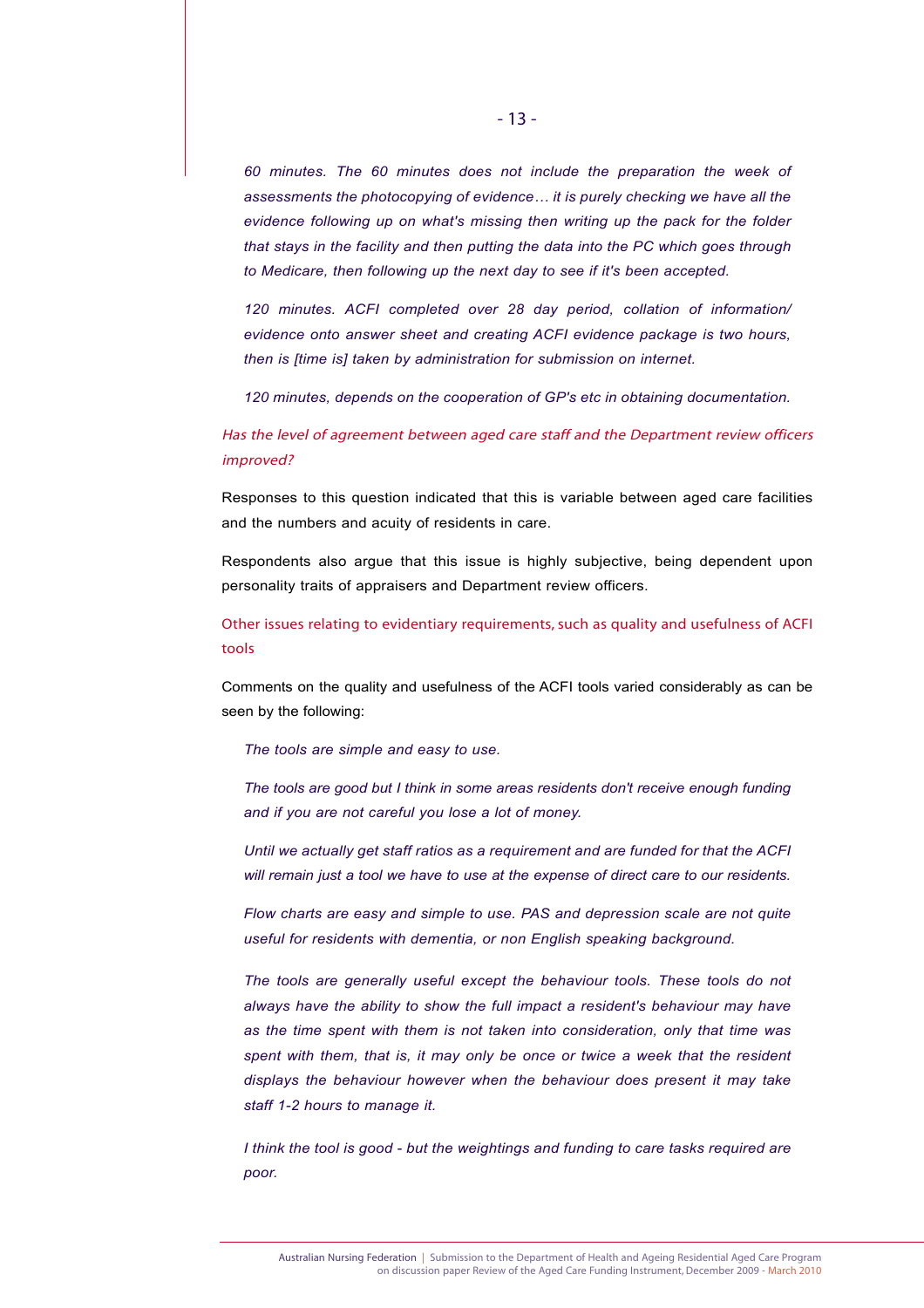*ACFI does not match the financial needs of residents, ACFI undervalues human needs in aged care.*

*They [the tools] do not allow for interaction of staff with residents - everything just seems to be black and white with no grey areas.* 

6.4 Design Issues Including the Roles of Health Professionals

#### Are there any gaps or anomalies in the ACFI in relation to care needs?

Some comments on gaps and anomalies in the ACFI in relation to care needs are provided in the foregoing commentary. Additional information provided by respondents to the ANF survey is reflected in the following comments:

*ACFI tools are good, but too restricted in what you can get funding for hence you only get funding for half the work that is actually done.*

*Only a funding tool - further assessment required to develop holistic individual care plans.*

*There has to be a more appropriate assessment tool that allows for rapid changes. There is a shortfall in funding to address the new needs.*

*Homeless people don't get in the door as they don't have funding to support themselves.*

*I believe that most facilities will screen those categorised as LOW care and make sure they are going to be able to get adequate funding for them before they are accepted.*

*We no longer take mental health clients from homeless programmes which we used to do as the money does not cover the cost of medication management eg depot injections\* and dealing with other issues such as shopping for clothing and cigarettes.*

\*(A depot injection is an injection, usually subcutaneous or intramuscular, of a pharmacological agent which releases its active compound in a consistent way over a long period of time.)

# Does the ACFI appropriately recognise the various roles of staff involved in the delivery of residential aged care, including enrolled nurses and allied health professionals?

The majority of respondents to the ANF survey did not consider that the ACFI tool appropriately recognises the various roles of staff involved in the delivery of residential aged care, including enrolled nurses, carers and allied health professionals.

#### One respondent said:

*No. It puts a bigger work load on carers to fill out forms, not enough emphasis on nursing time, that is, wound care, medication management, extra time needed for extremely aggressive and agitated residents and their mental health issues.*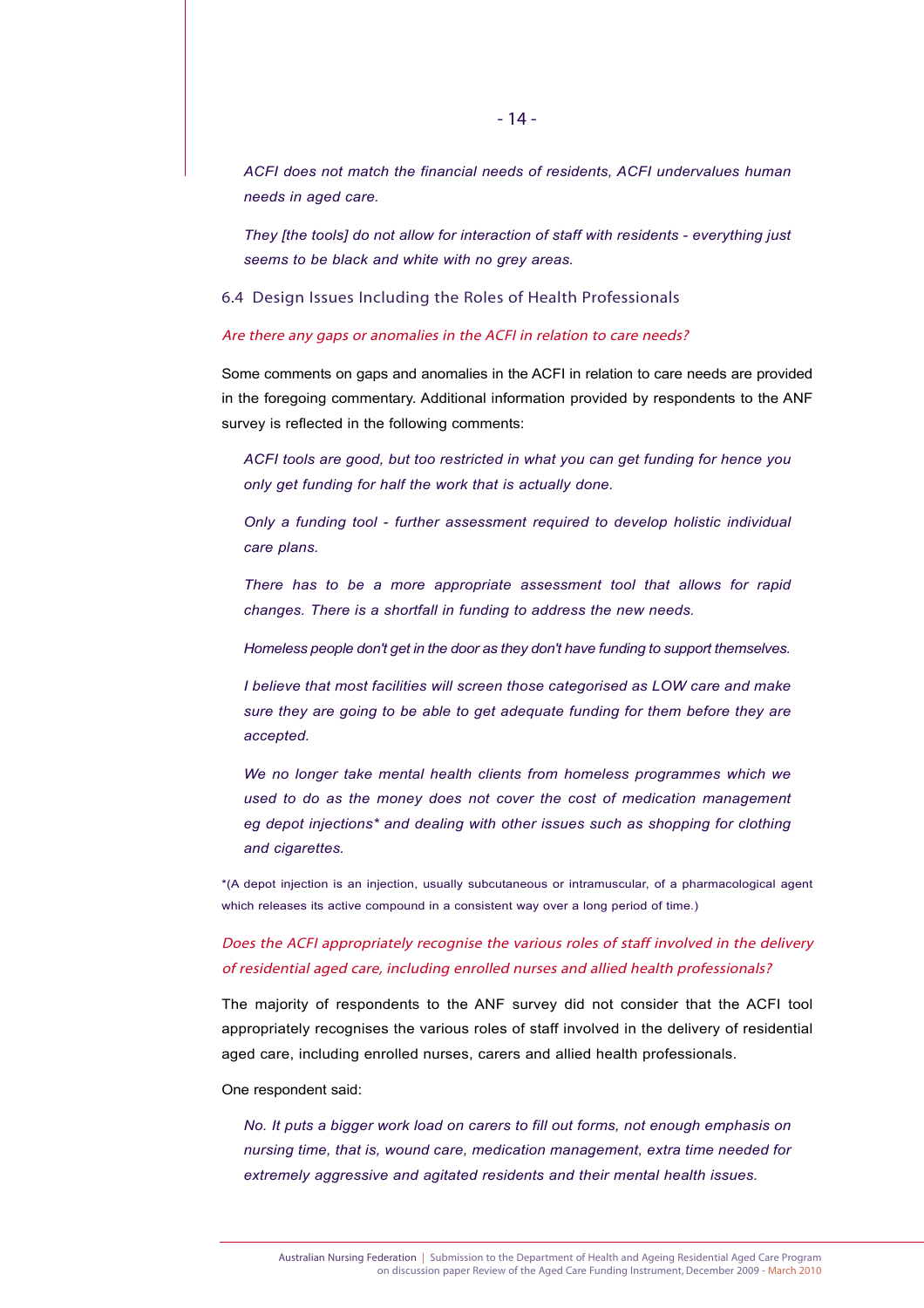#### And another:

*Absolutely not. It was much more professionally managed under the RCS. Funding has to be at a certain level to maintain quality of care, if your ACFI's are low, or a person is not fully understanding how to gain maximum funding from this instrument the income suffers. How can you manage to maintain levels of appropriate staffing through this kind of system?*

Particular mention was made of the extensive role of registered nurses in medication management and that the time for all of the aspects of this was not appropriately reflected in the ACFI:

*Medication management by RN is not recognised. Medication management is more than the time it takes to give a person a tablet. That is the end result. RNs spend many hours chasing up INR reports [international normalised ratio for determining clotting tendency for patients on 'blood thinning therapy], following up lab results for infections none of which is reflected in the tools. Even following up phone orders and monthly reviews of DDA [dangerous drugs of addiction] take huge amounts of time but cannot be claimed for under ACFI.* 

#### Registered nurses

Of concern to the ANF is that some respondents reported that there are aged care facilities in which approved providers are directing facility staff other than those outlined in the Aged Care Act to undertake independent resident assessments, appraisal and care planning. Frail elderly residents in aged care facilities require care that is evidence based and coordinated by staff with a depth of knowledge of the special needs of older people. The ANF takes a strong position that the completion of the ACFI appraisals requires the knowledge and assessment skills of qualified registered nurses. Further, that registered nurses be supported in their assessment role by qualified enrolled nurses and aged care workers.

The ANF is particularly concerned that the ACFI tool be able to facilitate funding for appropriate numbers of qualified registered nurses in all aged care facilities. Registered nurses are educationally prepared to assess care needs and should have primary responsibility for developing the ACFI appraisals, in conjunction with other care staff.

#### Specialised skills

Respondents considered that design improvements must incorporate: health workers with more specialist knowledge such as, geriatricians, mental health nurses, nurse practitioners and allied health staff. Mention was also made of including people such as: massage therapists, aromatherapists, resident activities officers, physiotherapists, podiatrists, and other allied health professionals, employed chaplains, social workers, and leisure and lifestyle officers.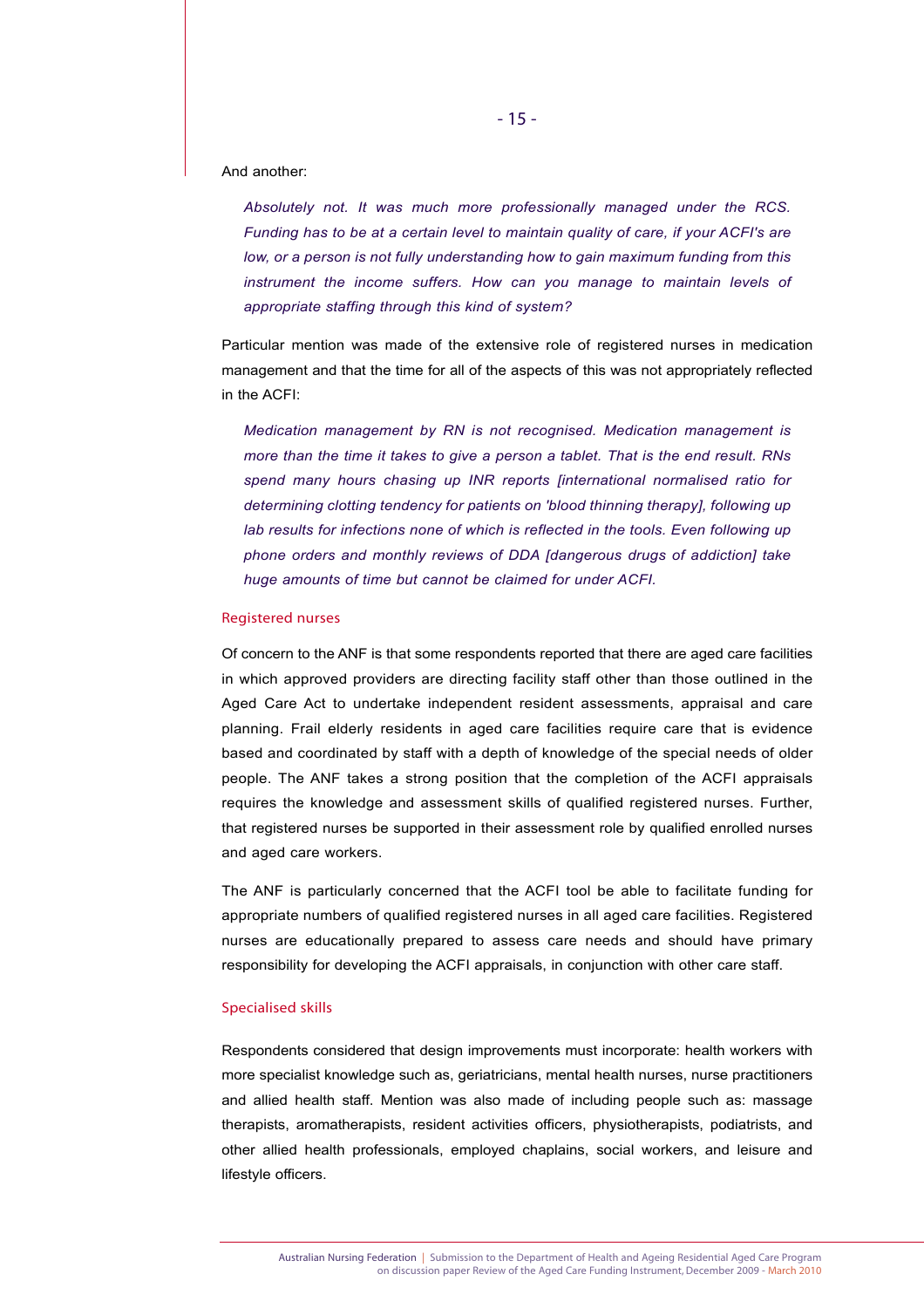#### Nurse Practitioner

In addition, the ANF strongly supports the role of the nurse practitioner in aged care. Nurse practitioners are registered nurses with the education and extensive experience required to perform in an advanced clinical role. A nurse practitioner's scope of practice extends beyond that of the registered nurse. The nurse practitioner role includes assessment and management of clients using nursing knowledge and skills and may include but is not limited to the direct referral of patients to other health care professionals, prescribing medications and ordering diagnostic investigations.<sup>17</sup>

The nurse practitioner role is designed to augment those of other providers of health and medical services. Nurse practitioners are first and foremost nurses with advanced educational preparation and experience, with authorisation to practise in an expanded nursing role. In aged care settings, nurse practitioners have an important role in providing support and direction to registered nurses and enrolled nurses in the complex care needs and chronic disease management of residents such as diabetes, respiratory conditions, urinary conditions, and cardiac disease, and providing timely intervention to prevent admission to tertiary health care facilities, where possible; plus taking an educative role in the quality use of medicines, being involved in quality improvement activities, including the review and evaluation of medicine systems.

It is the view of the ANF that the ACFI funding model should enable aged care facilities to incorporate the role of nurse practitioners.

#### 6.5 Interface with Other Elements of Aged Care

The ANF agrees with the comments expressed under this heading in the December 2009 Discussion Paper - Review of the Aged Care Funding Instrument that there are areas where the ACFI arrangements are not aligned with other aspects of the aged care system. Some respondents to the ANF survey expressed frustration that there were instances where an ACAT assessment had given a resident a level of approval but that the later appraisal by the aged care facility based on this ACAT had been questioned by the Department review officers. The ANF notes that the changes introduced from 1 January 2010 may address this issue. It is pleasing to see that this has been recognised as a problem. The ANF will monitor the situation to ascertain if the introduced changes do achieve a better outcome in terms of improved integration of ACAT assessments, approved provider appraisals and reviews by Department officers.

#### 6.6 Quality of Care Principles

In 2009 the ANF commissioned Access Economics to examine changes in the residential aged care (RAC) workforce over recent years and the implications of these for the future.<sup>18</sup>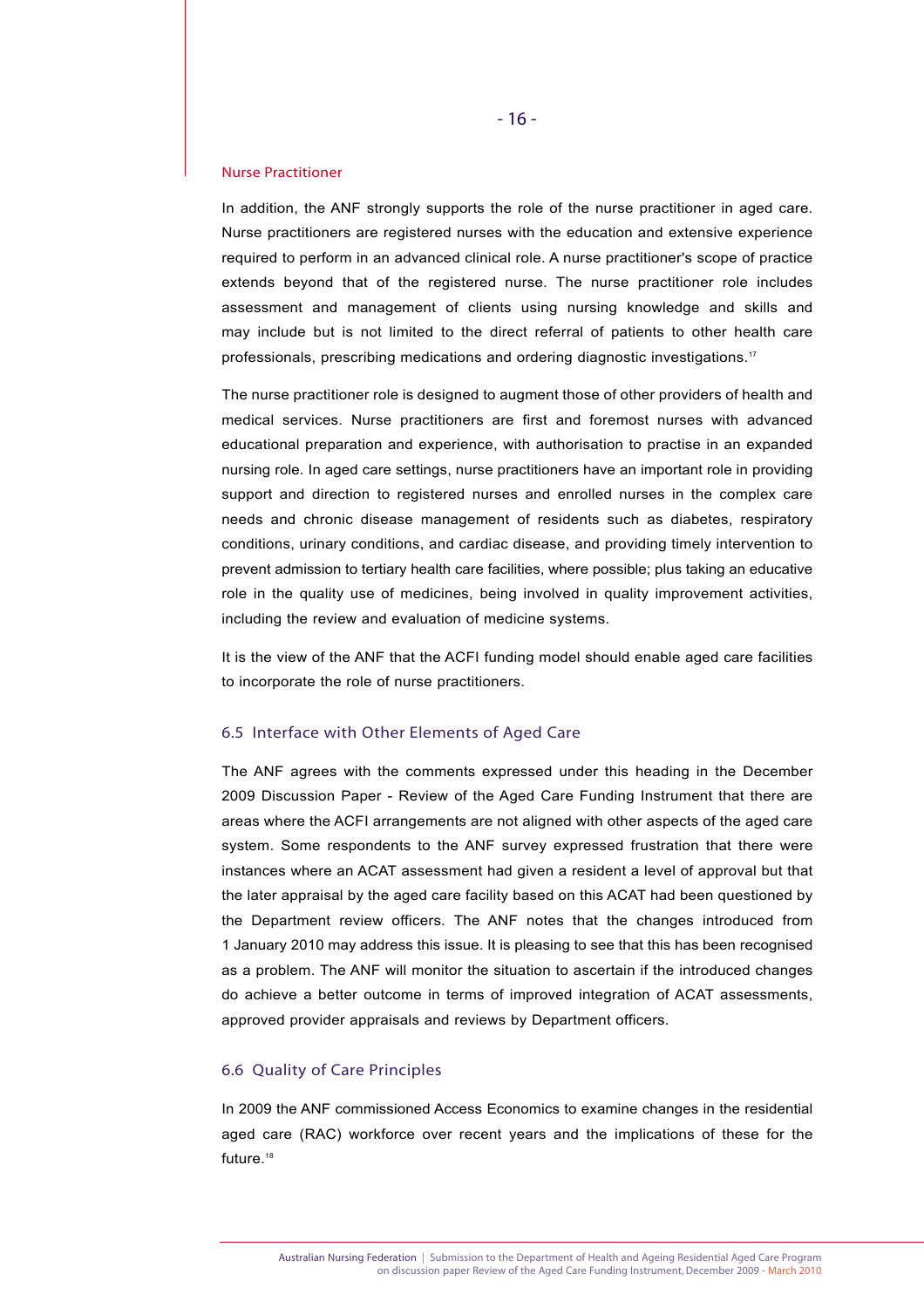The following extract contains information which the ANF considers useful in the review of the ACFI.

The report noted quality of care implications centred around skills mix issues in the RAC sector which include the inability to ensure adequate staffing and inadequate preparation of staff for their roles. A particular problem is the limited availability of specialised nursing care and thus clinical care limitations, which can have serious adverse consequences for the frail aged.

In the acute sector there is evidence that more nursing hours for patients bring quality of care and economic benefits (Duffield, 2008; Needleman et al, 2002; Kane et al, 2007; Aiken et al, 2003) through decreased complications, higher care standards and improved outcomes, measured using various indicators (eg behavioural and pain management, sleep, infection control, emotional support and so on). Studies similarly show that care delivered by RNs in RAC settings is strongly related to better resident outcomes (Horn et al, 2005). An implication is that future residents should be made aware of a facility's resident-nurse ratio when considering a place.

Moreover, rationalisation of funding for human resources and administration has led to a reduction in levels of support for nurses (DEST, 2001a). Experienced RNs are spending more time undertaking menial tasks such as answering calls, chasing supplies, entering data and overcoming 'red tape'. The NILS survey found RAC nurses felt like they did not have sufficient time or opportunity to engage in the caring tasks for which they were employed and trained, with adverse impacts on both morale and quality of care. It is important to view nursing education as an investment, with failure to invest in adequate training and education resulting in patient, economic and social costs. Cost effectiveness of RAC training programs can be measured in terms of workload (efficiency before and after the training), work quality and number of people trained. It will be important to continue to monitor and evaluate the cost effectiveness of skills training and key performance indicators of quality through the RAC sector.

The ANFs Access Economics report outlines a number of ways in which the current challenges in residential aged care can be addressed and these are reproduced below to assist in the process of the review of ACFI.<sup>19</sup>

Closing the wages gap. Wages and conditions must improve to attract nurses into the sector. Productivity improvements can help to fill the wages gap, realised through better technology and restructuring activities e.g. more sophisticated monitoring and scheduling systems which can also allow staff to spend more time with residents and increase the quality of care provided. More fundamentally, since there is an evidence base to show that more nurses in the skills mix lead to better health outcomes, the intensity of nursing care requirement could be linked to the ACFI scale and this may assist in achieving adequate provisioning for wages.

Australian Nursing Federation | Submission to the Department of Health and Ageing Residential Aged Care Program on discussion paper Review of the Aged Care Funding Instrument, December 2009 - March 2010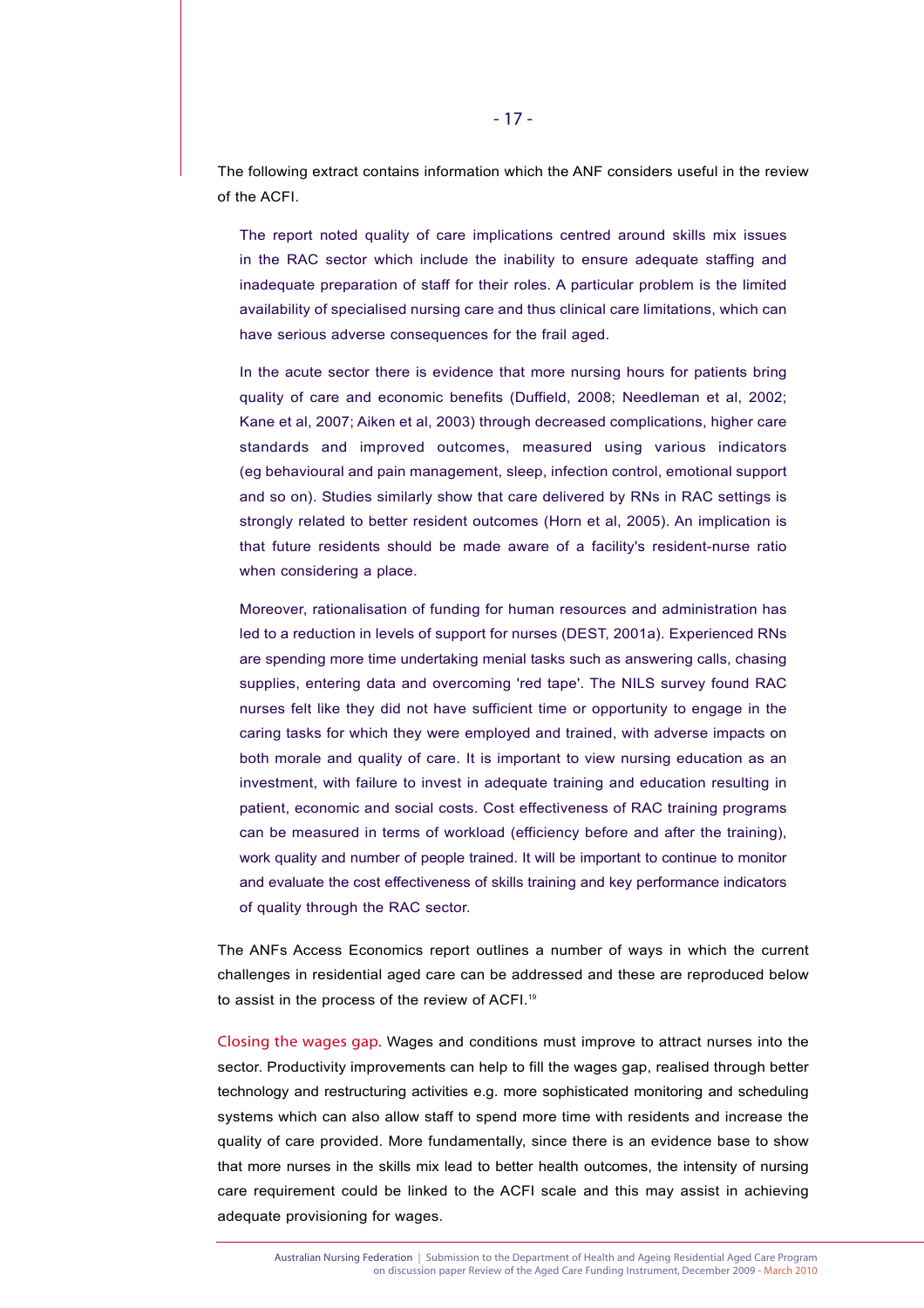Better education and training. Enabling career development through continual education and training is a pre-requisite to ensuring the skills mix responds to changing care needs (more high and chronic type care), including more specialised training, such as dementia care programs. Upskilling ENs and personal carers is critical given their share of the RAC workforce. The number of undergraduate nursing places should be increased such that they are adequate to meet future demand, and should emphasise aged care specific places and encourage graduates to enter the aged care sector.

Improving retention - the workplace environment. A positive workplace culture where staff feel valued can increase job satisfaction. Addressing excessive workloads, unnecessary documentation and lack of professional development opportunities helps improve retention, facilitated through: flexibility in rostering hours, time off to study and financial assistance to cover incurred costs; promoting workplace safety and cultural sensitivity; and encouraging a better work/life balance.

A better regulatory environment. There is merit in a single, integrated assessment approach for care needs. There also needs to be more choice within the RAC sector and better information on how individuals use aged care services. This would involve lifting the current restrictions on the number of aged care places within a RAC facility. Information on the performance of RAC providers should help ensure residents are able to choose the better providers. The objective is to ensure RAC facilities are highly valued by residents, can increase their placements, and can attract residents from less valued facilities. The regulatory environment would be further improved by a more detailed and transparent acquittal process where RAC providers clearly account for how capital and recurrent funding is spent.

Promoting optimal levels of nursing care. The strong links between improved skills, quality of care and resident satisfaction indicates the current decline in the proportion of RNs within RAC facilities should be reversed. In the absence of nurse ratios, then an alternative is directly linking funding with the provision of nursing care, as well as implementing requirements for RN numbers based on the level of care required within a facility (through the ACFI). This would improve both the quality and quantity of care provided.

Financial reform. Major reform of financing is needed in the RAC sector. This should cover the patchworked plethora of regulated ways funding is disbursed as well as the non-transparent manner in which it is acquitted. There is a need for financial injections to make much-needed capital improvements and free up funds to improve the nursing skills mix and other factors associated with better quality of care. One option to achieve this, for investigation, could be the removal of government legislated fee caps. RAC facilities would then also have greater capacity to fund accommodation costs from accommodation charges, thereby reducing the need to cross subsidise with funds hypothecated to operational costs.

Australian Nursing Federation | Submission to the Department of Health and Ageing Residential Aged Care Program on discussion paper Review of the Aged Care Funding Instrument, December 2009 - March 2010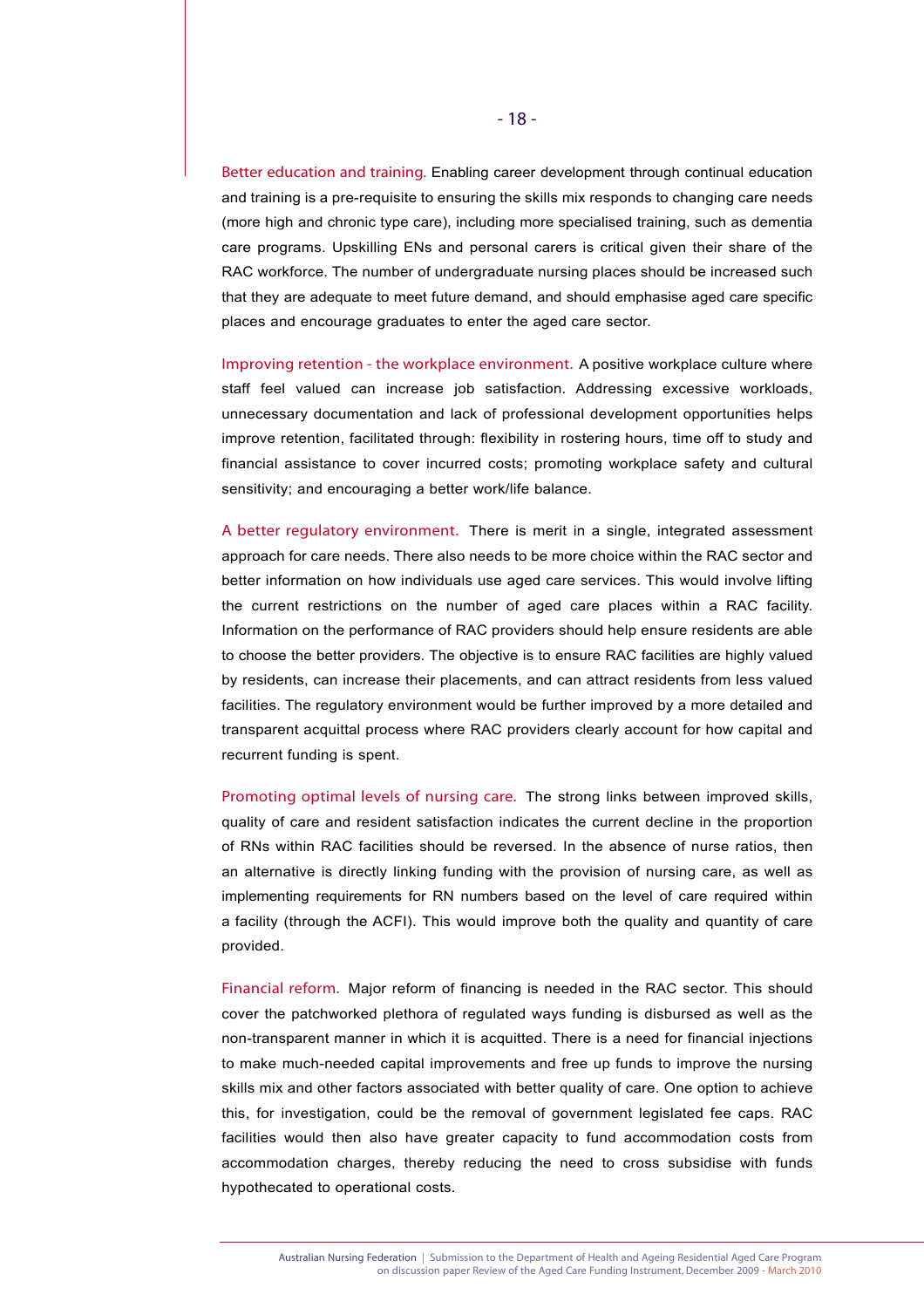Improving the capacity of residents to meet future RAC costs. As aged care needs burgeon in future, support for RAC facilities will place significant stress on the federal government budget. It will become increasingly important that aged care costs are borne by individuals who have the capacity to pay, allowing the government to continue providing a safety net for those without the financial means to cover their RAC costs. Private sector capacity to pay must be increased and one option is the incremental transition towards introducing Healthy Ageing Savings Accounts (HASAs) to enable those with adequate means to gradually provision for their future health and aged care needs. This would provide an incentive for individuals to save for their more predictable health and aged care needs and increase the capacity to pay for RAC charges, while providing greater flexibility for RAC facilities to meet the individual needs of residents.

The ANF also requests that, in line with this review of the ACFI, there be a complete review of the Accreditation Standards and Quality of Care Principles to ensure alignment between all processes, with the end result of being able to better ensure high quality care to our frail elderly citizens.

## 7. Conclusion

There is substantial evidence available that demonstrates that more qualified nurses in the skills mix of aged care homes leads to better and more positive health outcomes for residents of aged care facilities, which directly correlates to the quality and quantity of care they receive. Some of the more pertinent research has been outlined in this paper.

Frail elderly residents in aged care facilities require care that is evidence based and coordinated by staff with a depth of knowledge of the special needs of older people. The ANF takes a strong position that the completion of the ACFI appraisals requires the knowledge and assessment skills of qualified registered nurses. Further, that registered nurses be supported in their assessment role by qualified enrolled nurses and aged care workers.

The ANF has presented some of the current difficulties encountered by aged care residential staff with the Aged Care Funding Instrument (ACFI). As part of the review of the ACFI the ANF urges the government to strongly consider incorporating nursing and direct care hours into aged care funding assessments, to best provide the connection between residents assessed care needs and the required hours for care staff to provide the assessed care.

The ANF considers that the current ACFI framework lends itself to an easy transition from addressing the needs of residents, to addressing the demand for, and funding of, nurses. With minimal adjustments, the ACFI appraisal process could be used to assess the care needs of residents in terms of the type of skills required to optimally provide the highest level of assessed care, with the appropriate level of education, knowledge and skill to do so.

Australian Nursing Federation | Submission to the Department of Health and Ageing Residential Aged Care Program on discussion paper Review of the Aged Care Funding Instrument, December 2009 - March 2010